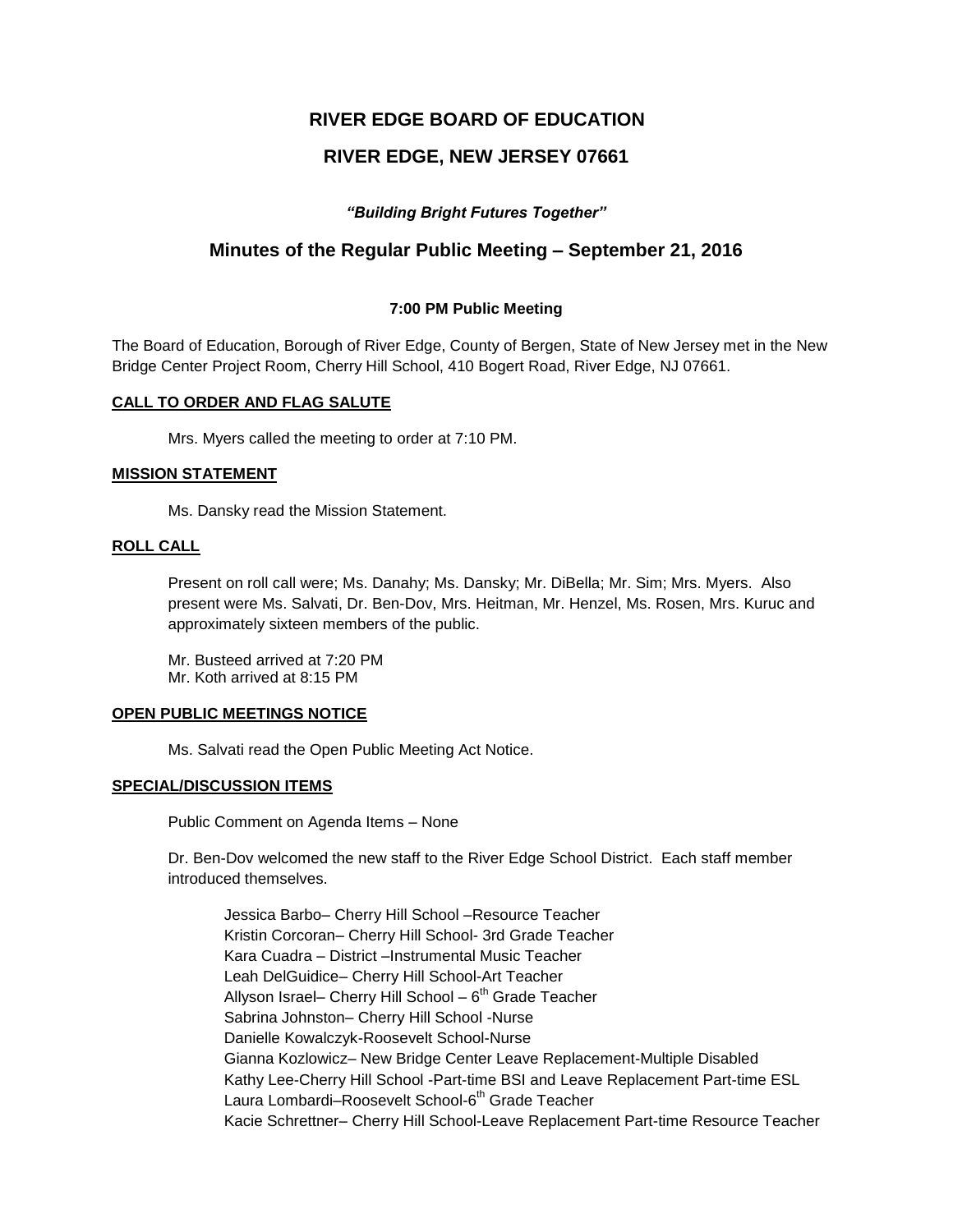Andrea Siclari– Cherry Hill School-Kindergarten Teacher Brian Urban– Roosevelt School-Music Teacher

Board Evaluation – Matt Lee, New Jersey School Board Association

Mr. Matt Lee, New Jersey School Boards Association, reviewed the board's self-evaluations with a PowerPoint presentation. Discussions were held on the board's score to value, the board to individual member score, and board self-evaluations compared scores from 2014-2016. He also helped the board members develop their District Goals and Board Goals. Mr. Lee answered questions asked by the board members.

## **REPORTS**

## **SUPERINTENDENT**

Dr. Ben-Dov reported on the following:

- The River Edge school district is into our third week of school and all is going well. A few informal events have taken place already.  $2^{nd}$  Cup of Coffee was held on September 13<sup>th</sup> and it was very well attended. There were questions on technology in kindergarten. A technology parent meeting is scheduled on October  $13<sup>th</sup>$  for primary grades. Community Outreach was on the evening of September 15<sup>th</sup>. It was a huge success with over 200 people attending. It was a great community event. Another parent evening was held last night on reinforcing positive behavior in students and over 70 people attended. There will be a Mayor and Council Meeting tomorrow with Dr. Ben-Dov, Paris Myers, and John Lyons to discuss the Inter-local Agreement. There will be a Town Emergency Panel meeting on September 28<sup>th</sup>.
- The initial introduction of the report card "roll out" to the staff was on September 12th. Much work needs to be done with teachers and parents. Our plan is to roll out grades K-1 for November report cards.
- Special Education monitoring will take up much of our resources in the next few months. Dr. Ben-Dov spoke to Maureen Kerne and Rosemary Kuruc and monitoring has not been done in the district in a very long time. Dr. Ben-Dov is planning on making the assessment of Special Education one of the goals for this school year.
- Grants for our recycling will be received on October  $7<sup>th</sup>$  in a public ceremony at Bergen Community College. This was applied for by Nancy Hafers.
- Dr. Ben-Dov is working with the Administrators on school goals. It will be on the October 19<sup>th</sup> agenda for board approval.

#### **PRINCIPAL**

Mrs. Heitman reported on the following:

- The 2016-2017 school year had a great opening. They had a smooth drop off and pick up.
- Kindergarten adjusted well to a full day of school. We have five full classes this year.
- The PTO Welcome Back Tea Meeting was held on Friday, September 9th. They are planning for October events.
- Mrs. Heitman stated Monica Schnee is keeping a blog from Korea and encouraged all to read it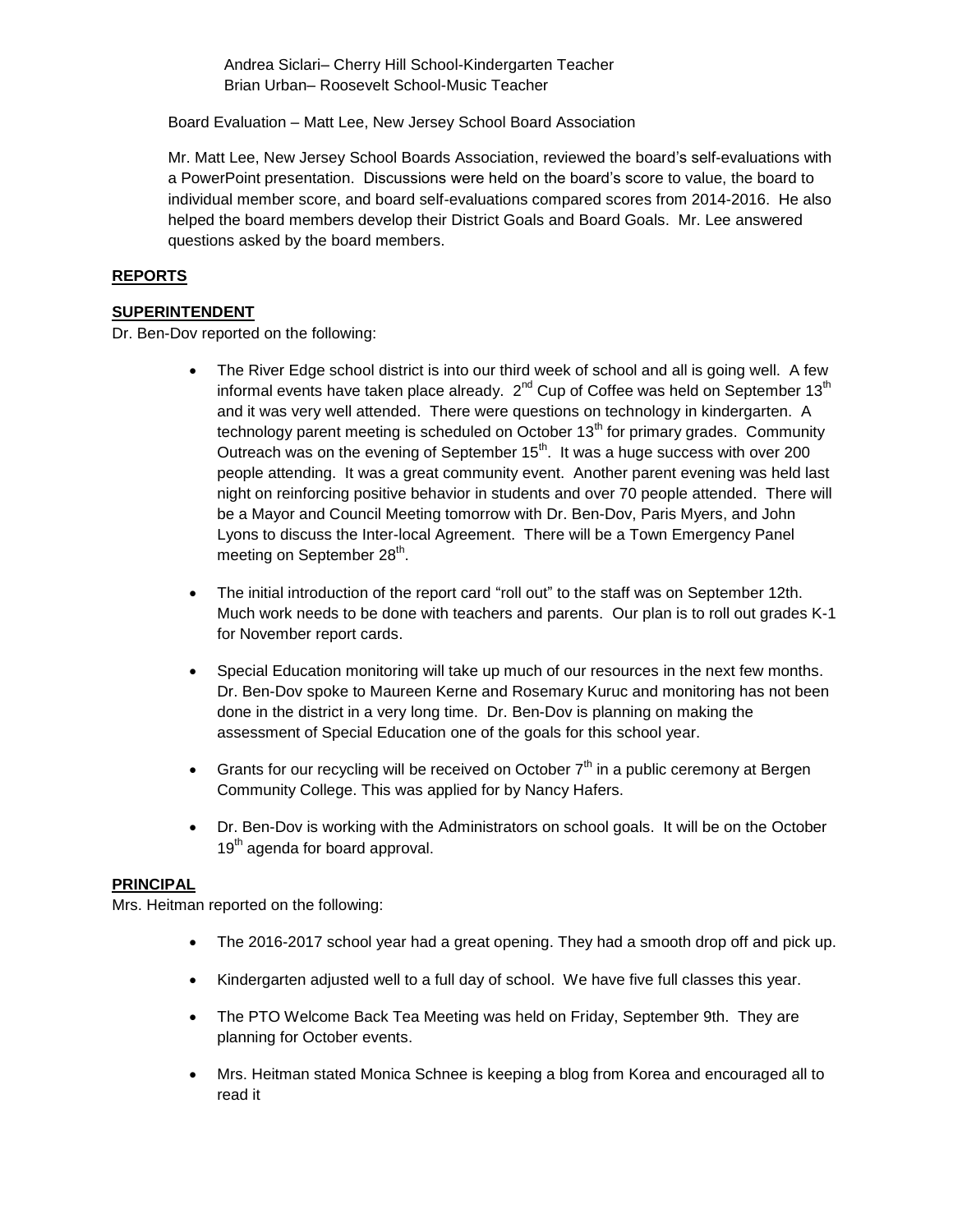- Picture day for Roosevelt School was today and on Monday, September  $26<sup>th</sup>$  for Cherry Hill School. We are using a new company this year.
- Back to School Night for both schools will be on Tuesday, September 27th
- There was a great turnout for last night's presentation on Positive Behavior Support. Parents of grades K-3 attended.
- There will be an ESL Parent Night on the evening of October 6th

## **BOARD SECRETARY**

Ms. Salvati reported on the following:

- Ms. Salvati has been working on closing out our grants, applying for Title I carry over, and several state compliance reports
- The Auditors are coming the week of October 17th

## **PRESIDENT**

Mrs. Myers reported on the following:

- Mrs. Myers attended the Community Outreach Event on the evening of September 15<sup>th</sup>
- Mrs. Myers will attend the Mayor and Council meeting tomorrow to discuss the Inter-local Agreement

## **COMMITTEES**

No Committees reported at this meeting

## **MOTIONS TO BE ACTED UPON**

### **A. ADMINISTRATION/POLICY**

1. That the Board of Education approve the Minutes and Confidential Minutes of September 7, 2016.

## **Motion by: Mr. Busteed, Seconded by: Mr. DiBella**

Ayes: Mr. Busteed, Ms. Danahy, Ms. Dansky, Mr. DiBella, Mrs. Myers, Mr. Sim Nays: None, Abstained: Mr. Koth

- 2. That the Board of Education approve the staff development and travel as per the schedules for September 2016 including relevant mileage reimbursement. (Addendum)
- 3. That the Board of Education approve the list on file in the district office of pupil records maintained in the district for the 2016-2017 school year. (Addendum)
- 4. That the Board of Education approve the Second Reading of the following policies:

| Policy#       | Title                                 |  |
|---------------|---------------------------------------|--|
| 2224          | Non-Discrimination/Affirmative Action |  |
| 4111.1/4211.1 | Non-Discrimination/Affirmative Action |  |
| 5145.4        | <b>Equal Educational Opportunity</b>  |  |
| 6121          | Non-Discrimination/Affirmative Action |  |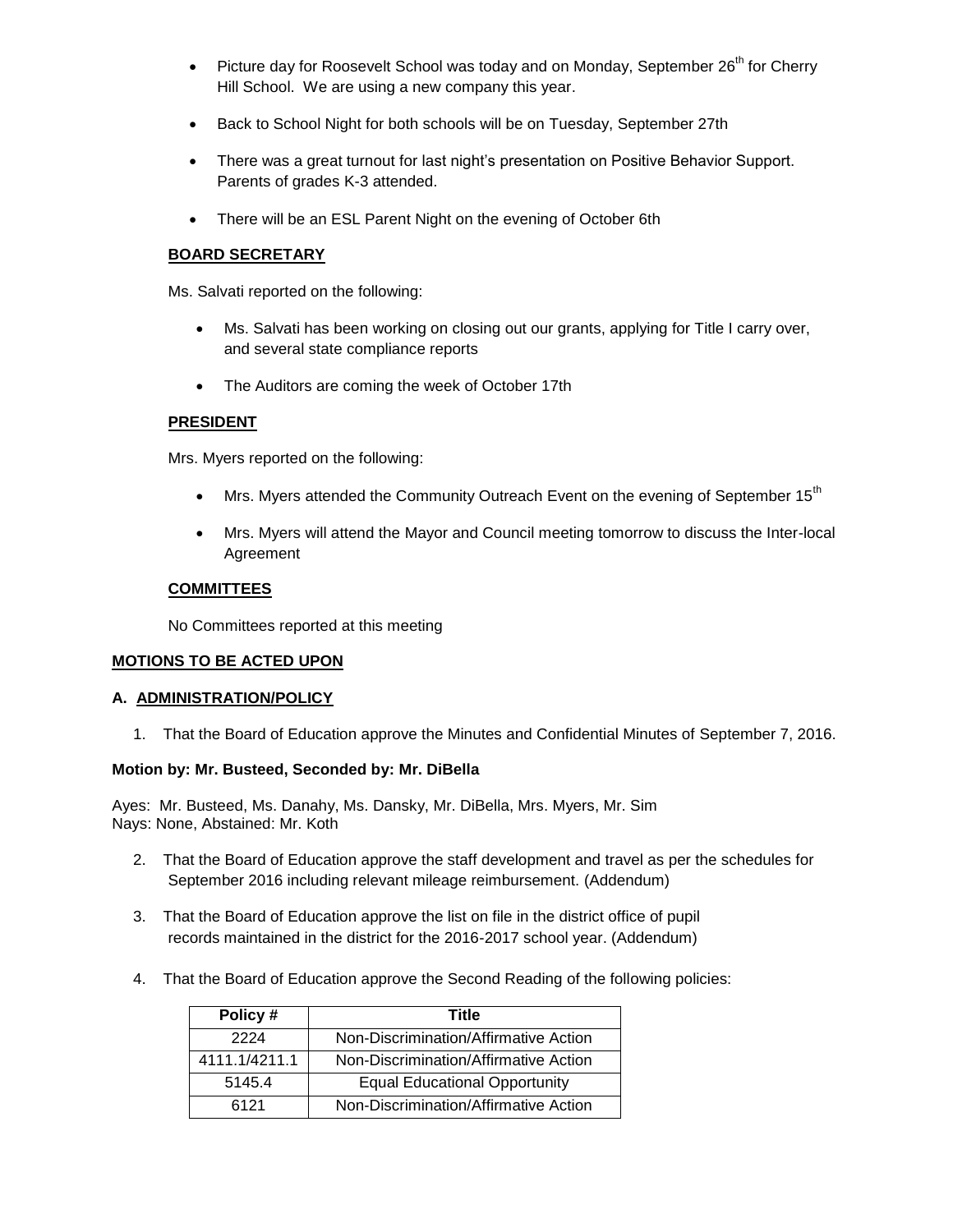5. That the Board of Education approve the following class trip:

| Date     | <b>School</b>     | Grade                          | <b>Destination</b>                         | Cost to<br><b>District</b> |
|----------|-------------------|--------------------------------|--------------------------------------------|----------------------------|
| 9/22/16  | New Bridge Center | <b>Building</b><br>Connections | Demarest<br>Farms<br>Hillsdale, NJ         | \$0                        |
| 10/20/16 | Roosevelt         | 3                              | <b>Sterling Mine</b><br>Ogdensburg,<br>N.J | *\$960.00                  |
| 10/21/16 | Cherry Hill       | 3                              | <b>Sterling Mine</b><br>Ogdensburg,<br>NJ  | \$772.00                   |

### **Motion by: Mr. DiBella, Seconded by: Ms. Danahy**

Ayes: Mr. Busteed, Ms. Danahy, Ms. Dansky, Mr. DiBella, Mr. Koth, Mrs. Myers, Mr. Sim Nays: None

### **B. BUILDING & GROUNDS** - None

### **C. CURRICULUM/EDUCATION**

1. That the Board of Education approve the agreement for the River Edge Board of Education to provide technology services and supplies to the following Non-public Schools for the 2016-2017 school year:

> St. Peter's Academy Sinai School at RYNJ Yeshiva of North Jersey Stepping Stone Learning Center New Beginnings at Grace Lutheran

2. That the Board of Education approve the 2016-2017 school year attendance of specific students at Cherry Hill or Roosevelt School which is other than their customary neighborhood school, as on file in the District Office.

#### **Motion by: Ms. Dansky, Seconded by: Mr. Koth**

Ayes: Mr. Busteed, Ms. Danahy, Ms. Dansky, Mr. DiBella, Mr. Koth, Mrs. Myers, Mr. Sim Nays: None

## **D. FINANCE/GRANTS/GIFTS**

- 1. That the Board of Education approve the bills & claims dated August, 2016 totaling \$944,553.25 including checks #38763 through #38874.
- 2. That the Board of Education approve the bills & claims dated September, 2016 totaling \$466,517.30 including checks #38875 through #39002.
- 3. Payrolls date July 15, 2016 and July 29, 2016 totaling \$441,635.82 and Payrolls dated August 15, 2016, and August 31, 2016 totaling \$273,487.85 issued therefore, a copy of such warrants list to be attached as part of these minutes. (Addendum)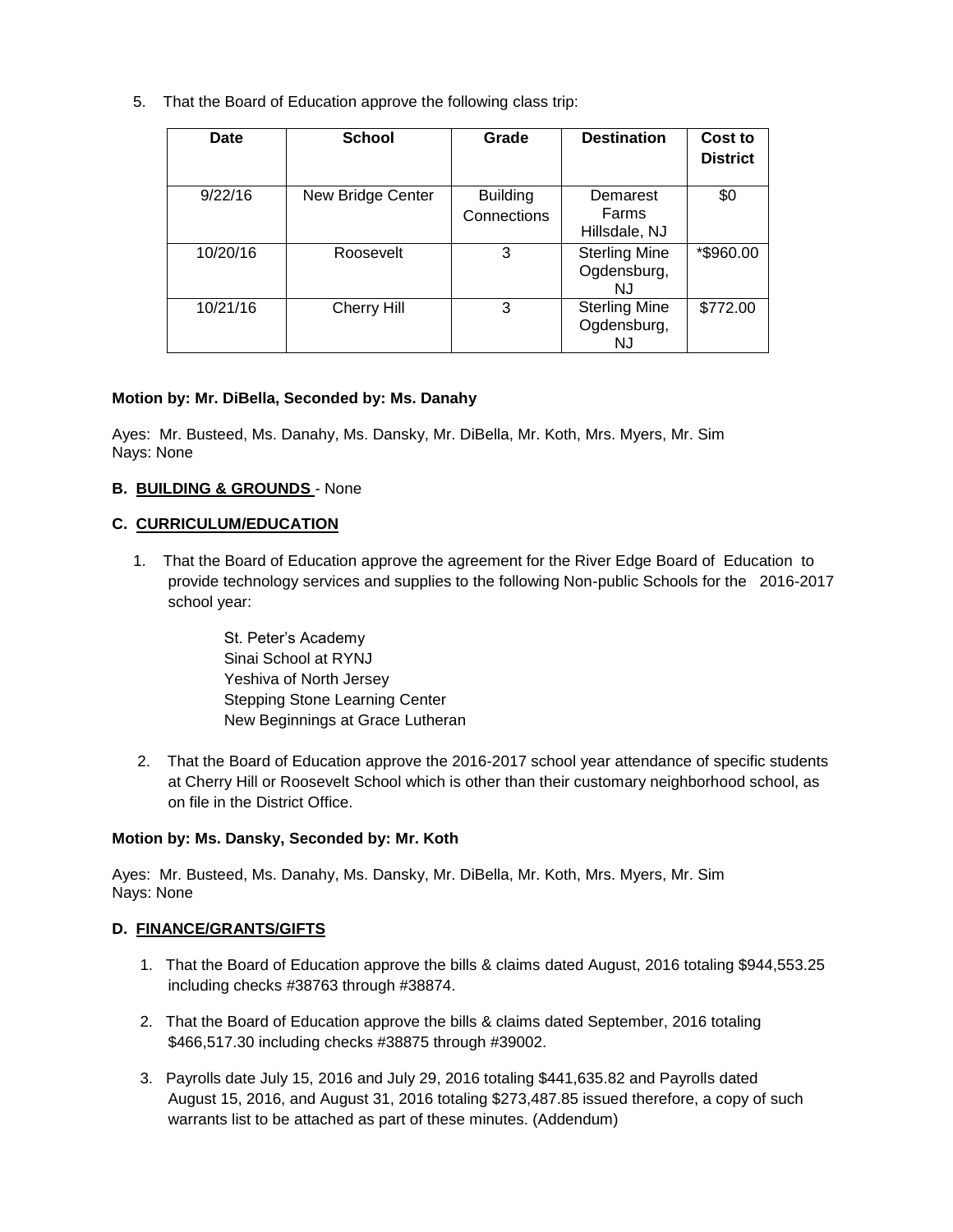- 4. That the Board of Education approve the Budget Transfers for the school year 2016-2017 as of July, 2016. (Addendum)
- 5. That the River Edge Board of Education approve the Secretary's and Treasurer's Reports for the period ending July 31, 2016.

Further, we certify that as of July 31, 2016, after review of the secretary's monthly financial report (appropriations section) and upon consultation with the appropriate district officials, to the best of our knowledge no major account or fund has been overexpended in violation of N.J.A.C. 6A:23- 2.11 and that sufficient funds are available to meet the districts financial obligation for the remainder of the fiscal year. (Addendum)

6. That the Board of Education approve an amendment to the 2016-2017 NCLB Application be submitted to the State to include Title I Carry-Over from 2015-2016 in the amount of \$40,748.

## **Motion by: Mr. Koth, Seconded by: Mr. Sim**

Ayes: Mr. Busteed, Ms. Danahy, Ms. Dansky, Mr. DiBella, Mr. Koth, Mrs. Myers, Mr. Sim Nays: None

# **E. PERSONNEL**

- 1. That the Board of Education, with the recommendation of the Superintendent, approve Stephanie Franco, Part-time Clerical Aide, at a maximum of 15 hours per week, for the 2016-2017 school year.
- 2. That the Board of Education, with the recommendation of the Superintendent, approve Stan Stevens, Cherry Hill and Mark Jentz, Roosevelt as Lead Custodians for the 2016-2017 school year, as per contract.
- 3. That the Board of Education designate Michael Henzel, Affirmative Action Officer, for the River Edge School District for the 2016-2017 school year.
- 4. That the Board of Education designate Denise Heitman, Attendance Officer, for a yearly stipend of \$500.00 for the 2016-2017 school year.
- 5. That the Board of Education approve Beth Rosen, Homeless Student Liaison, for the River Edge School District for the 2016-2017 school year.
- 6. That the Board of Education approve Beth Rosen, HIB Coordinator, for the River Edge School District for the 2016-2017 school year.
- 7. That the Board of Education approve Rosemary Kuruc, Mental Health Liaison, for the River Edge School District for the 2016-2017 school year.
- 8. That the Board of Education approve Maria Pepe as the Primary Project Aide for the 2016-2017 School Year.
- 9. That the Board of Education approve Christine Moran for the Cycle I of the Post Dismissal Instructional Academy for the 2016-2017 School Year.
- 10. That the Board of Education, with the recommendation of the Superintendent approve a Maternity/Disability leave of absence for Whitney Castellvi to commence on, or about February 8, 2017 through March 15, 2017, to be followed by a Federal/State Family leave of absence effective March 16, 2017 through June 30, 2017.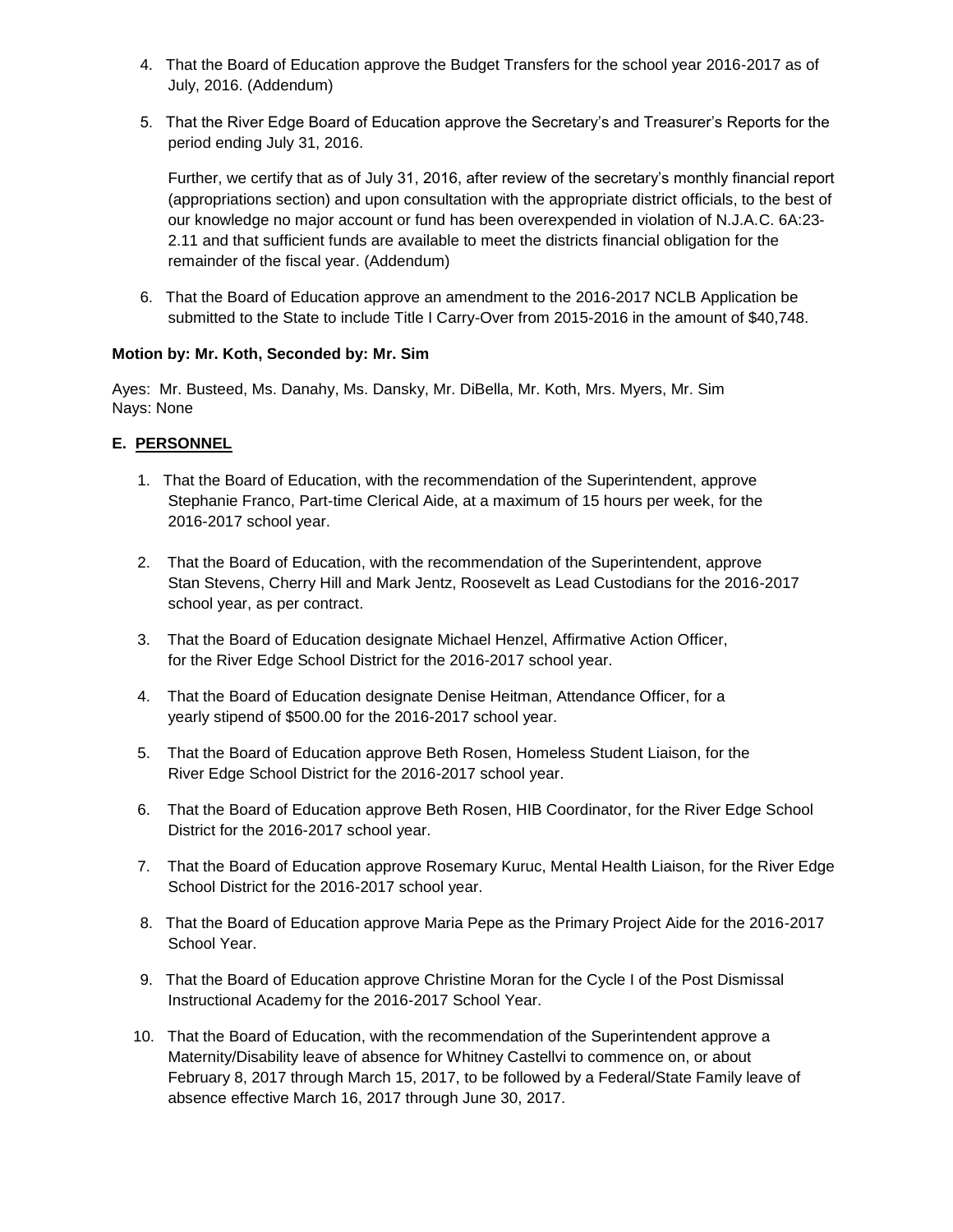11. That the Board of Education approve Nancy Hafers to assist in the preparation of the STEAM Lab, at her contractual rate. Hours to be determined by the Superintendent.

## **Motion by: Mr. Sim, Seconded by: Ms. Danahy**

Ayes: Mr. Busteed, Ms. Danahy, Ms. Dansky, Mr. DiBella, Mr. Koth, Mrs. Myers, Mr. Sim Nays: None

## **F**. **RIVER EDGE SPECIAL EDUCATION** - None

## **G**. **REGION V ADMINISTRATION & TRANSPORTATION**

- **1.** That the Board of Education approve the bills & claims dated August, 2016 totaling \$26,437.75 including checks #66730 through #66860.
- **2.** That the Board of Education approve the bills & claims dated September, 2016 totaling \$695,020.30 including checks #66861 through #66984.
- 3. Be it resolved that the Region V Council for Special Education will provide shared services for its member districts and be it further resolved that the River Edge Board of Education**,** upon recommendation of the Superintendent, approve the following Region V Shared Services Consultants, Psychologists, Learning Disabilities Teacher Consultants, Social Workers, Speech Language Specialists, Occupational and Physical Therapists, Translators to provide evaluations, direct services and consultation, to non-public and public schools for member districts upon request for the 2016-2017 school year.

| Angela Gussoni          | Home Instructor                          |
|-------------------------|------------------------------------------|
| Robin Ross Oliff        | Learning Disabilities Teacher Consultant |
| Theresa E. Regan-Geraci | Learning Disabilities Teacher Consultant |

## **Motion by: Ms. Danahy, Seconded by: Mr. Busteed**

Ayes: Mr. Busteed, Ms. Danahy, Ms. Dansky, Mr. DiBella, Mr. Koth, Mrs. Myers, Mr. Sim Nays: None

## **OLD/NEW BUSINESS**

Ms. Dansky reminded the board of the upcoming County Meeting and the NJSBA convention in October.

## **PUBLIC DISCUSSION** - None

#### **CLOSED SESSION**

Motion made by Ms. Dansky, seconded by Mr. DiBella to convene into closed session for contractual and personnel matters at 9:15 PM.

All Ayes

## **RECONVENE**

Motion made by Mr. Busteed, seconded by Ms. Dansky to reconvene the regular public meeting at 9:40 PM.

All Ayes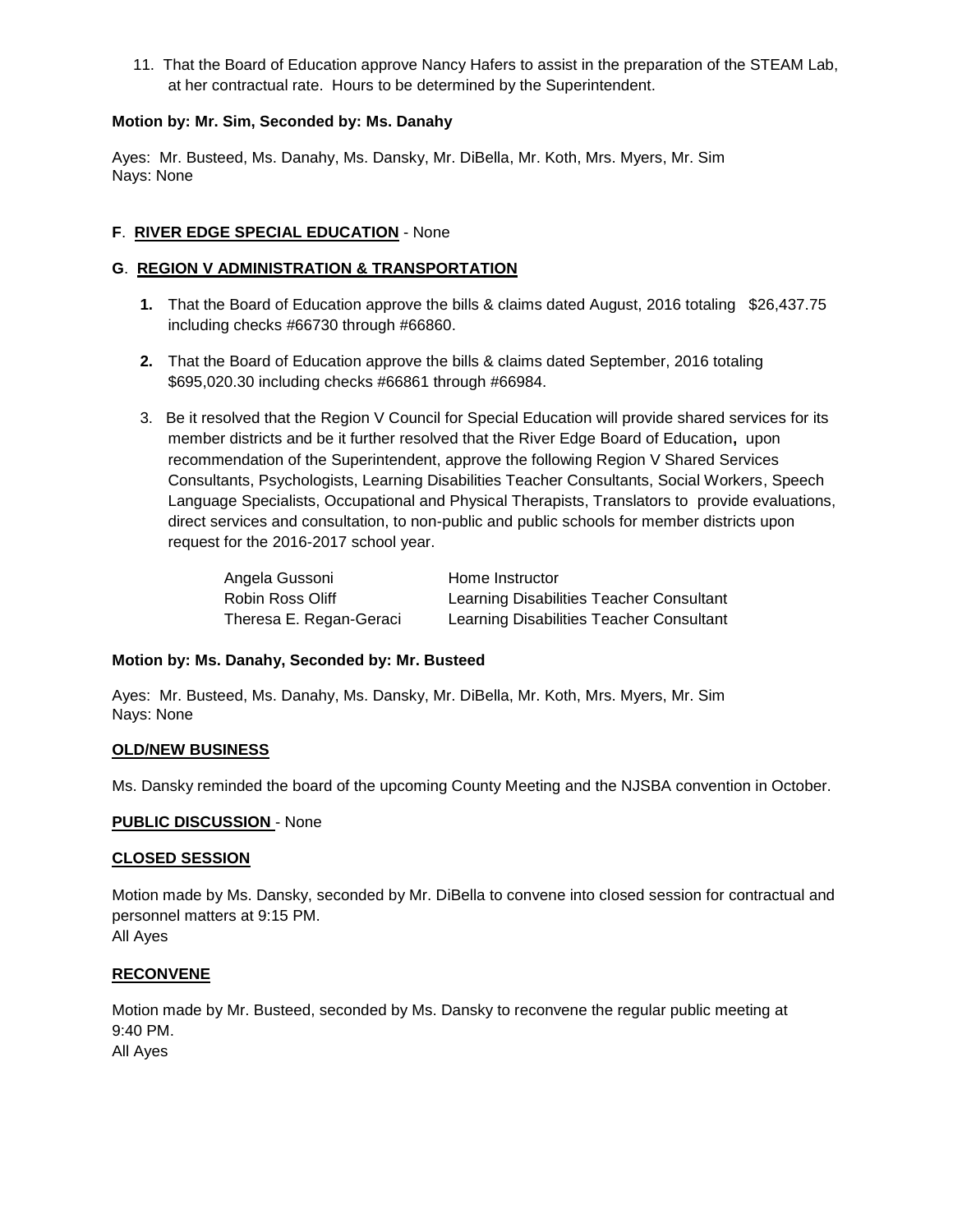## **E. PERSONNEL**

12. That the Board of Education approve the submission of the following Superintendent Merit Goals to the Executive County Superintendent for the 2016-2017 school year.

## **Quantitative:**

1. **Goal Statement**: by June 2017, the district will increase the amount of services being offered through Region V, resulting in enhanced opportunities for students and cost savings (per unit of service) of at least 5% as compared to 2015-2016. Currently The River Edge School District uses Region V for a variety of related services. Beginning July, 2016, the district will establish increased shared services through Region V. To advance this goal, the Superintendent will conduct a needs assessment to identify potential growth areas for shared services. In addition, the Superintendent will participate in monthly meetings with the Region V consortium to enhance current practices and develop new programs. (3.33%, \$5,161.50)

2. **Goal Statement**: By June 2017 the superintendent will conduct 110 walkthroughs using the My Learning Plan walkthrough tool that was specifically created for River Edge School District. Walkthroughs will provide snapshots of classroom lessons and non-classroom staff activities. The goal of the walkthroughs is to establish PD needs and drive differentiated professional development for all staff. The superintendent will also hold three meetings with all administrators conducting the walkthroughs and instructional rounds to establish the needs based on trends being observed and identified by the administrative staff. This goal exceeds the mandated observation and evaluation requirements. (3.33%, \$5,161.50)

3. **Goal Statement**: The Superintendent will establish the need to define and note the use of meaningful technology in the classrooms. By June 2017, 50% of observations/walkthroughs will note recommendations and/or commendations reflecting the use of **meaningful technology** in grades 3-6 classrooms. (3.33%, \$5,161.50)

## **Qualitative**

1. **Goal Statement**: The superintendent will provide opportunities for New Family Outreach through informal means as a vehicle for increased participation of new families in school and community events. Starting with a joint venture between River Edge Board of Education, Mayor and Council, and PTO's at a "kickoff event" on September  $15<sup>th</sup>$ , new families will be invited to attend informal evenings throughout the year that will help them navigate life in a new culture through the guidance of professional and lay school leadership. (2.5%, \$3,875)

2. **Goal Statement**: to embark on the creation of two STEAM Labs (one in each building) and initiate the implementation of STEAM projects and activities on all grade levels that reflect the integration of NGSS, technology, engineering, art, and math. Following research, exploration, renovations, curriculum development, and Professional Development the labs will be operational during the 2016-2017 school year while full implementation is planned as a two year project. (2.5%, \$3,875)

## **Motion by: Mr. Busteed Seconded by: Mr. DiBella**

Ayes: Mr. Busteed, Ms. Danahy, Ms. Dansky, Mr. DiBella, Mr. Koth, Mrs. Myers, Mr. Sim Nays: None

## **CLOSED SESSION**

Motion made by Ms. Dansky, seconded by Mr. Sim to convene back into closed session at 9:45 PM. All Ayes